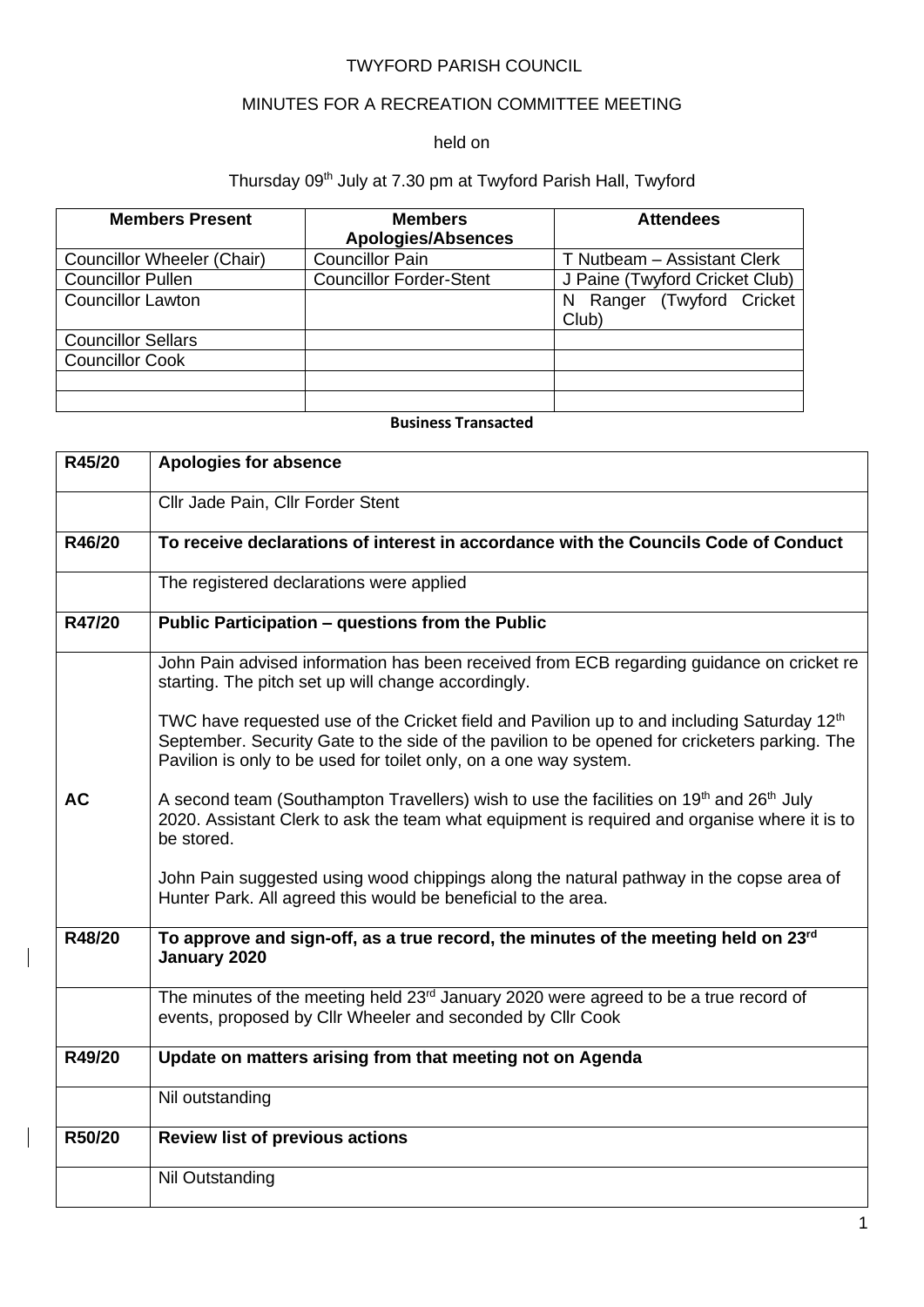| R51/20    | <b>Statement by Chairman</b>                                                                                                                                                                                                                                                                                                    |  |
|-----------|---------------------------------------------------------------------------------------------------------------------------------------------------------------------------------------------------------------------------------------------------------------------------------------------------------------------------------|--|
|           | Statement read by Cllr Wheeler. Copy attached to minutes. Cllr Wheeler confirmed that he<br>will not seek re election and will retire as CIIr at the next election                                                                                                                                                              |  |
| R52/20    | <b>Communication going forward</b>                                                                                                                                                                                                                                                                                              |  |
|           | Assistant Clerk asked to ensure that all communications and requests are copied into lan<br>Wheeler.                                                                                                                                                                                                                            |  |
|           | Assistant Clerk also reminded the committee that her hours are part time and she is unable<br>to respond to emails each day.                                                                                                                                                                                                    |  |
| R53/20    | <b>Finance Review</b>                                                                                                                                                                                                                                                                                                           |  |
|           | The following information was shared.                                                                                                                                                                                                                                                                                           |  |
|           | £414 left on Hunter Park maintenance                                                                                                                                                                                                                                                                                            |  |
|           | £500 on materials for maintenance<br>£500 for Northfields play area                                                                                                                                                                                                                                                             |  |
| R54/20    | <b>Review Pavilion Upgrade</b>                                                                                                                                                                                                                                                                                                  |  |
|           | Shiplap replacement and treatment has been completed. We are awaiting the date from the                                                                                                                                                                                                                                         |  |
|           | painter. This is due around the last week of July/first week in August.                                                                                                                                                                                                                                                         |  |
|           | Additionally, the carpenter has for no extra charge, smoothed, filled holes and chamfered<br>edges of the wooden handrail to the Pavilion.                                                                                                                                                                                      |  |
|           | It was noted that there is a gap around the floor of the pavilion (internal). This requires<br>cleaning out and filling to ensure no water damage to the floor at a later stage.                                                                                                                                                |  |
| <b>AC</b> | Awaiting a quote to treat mould and paint ceiling above showers. Assistant Clerk to request<br>from Darren Wyatt                                                                                                                                                                                                                |  |
| R55/20    | 3rd Football Team using Hunter Park                                                                                                                                                                                                                                                                                             |  |
|           | Colden Common Juniors have requested to use the football pitch on Sunday afternoons,<br>after the Hedge End Tigers match. The main concern raised was parking and shared<br>facilities, in addition if the pitch required re-seeding at the end of the season, this would be<br>an additional £1000, which needs to be avoided. |  |
| <b>AC</b> | Assistant Clerk to advise teams that they must be mindful of the number of cars and Colden<br>Common Juniors must not arrive before 1.15pm and Hedge End Tigers to vacate by<br>12.30pm                                                                                                                                         |  |
|           | It has been agreed that Tom Postle from Green Smiles to advise of pitch conditions each<br>week. In turn Assistant Clerk/Clerk or Cllr Wheeler to notify the football team, should it not be<br>suitable for play.                                                                                                              |  |
| <b>AC</b> | It was agreed that the Football Goals should be moved (one either side of the pitch and<br>locked during football season). This will stop them being dragged across the pitch each<br>week, causing damage. Assistant Clerk to arrange.                                                                                         |  |
| R56/20    | Use of Cricket pitch by Twyford School and Twyford Cricket Team                                                                                                                                                                                                                                                                 |  |

 $\overline{1}$